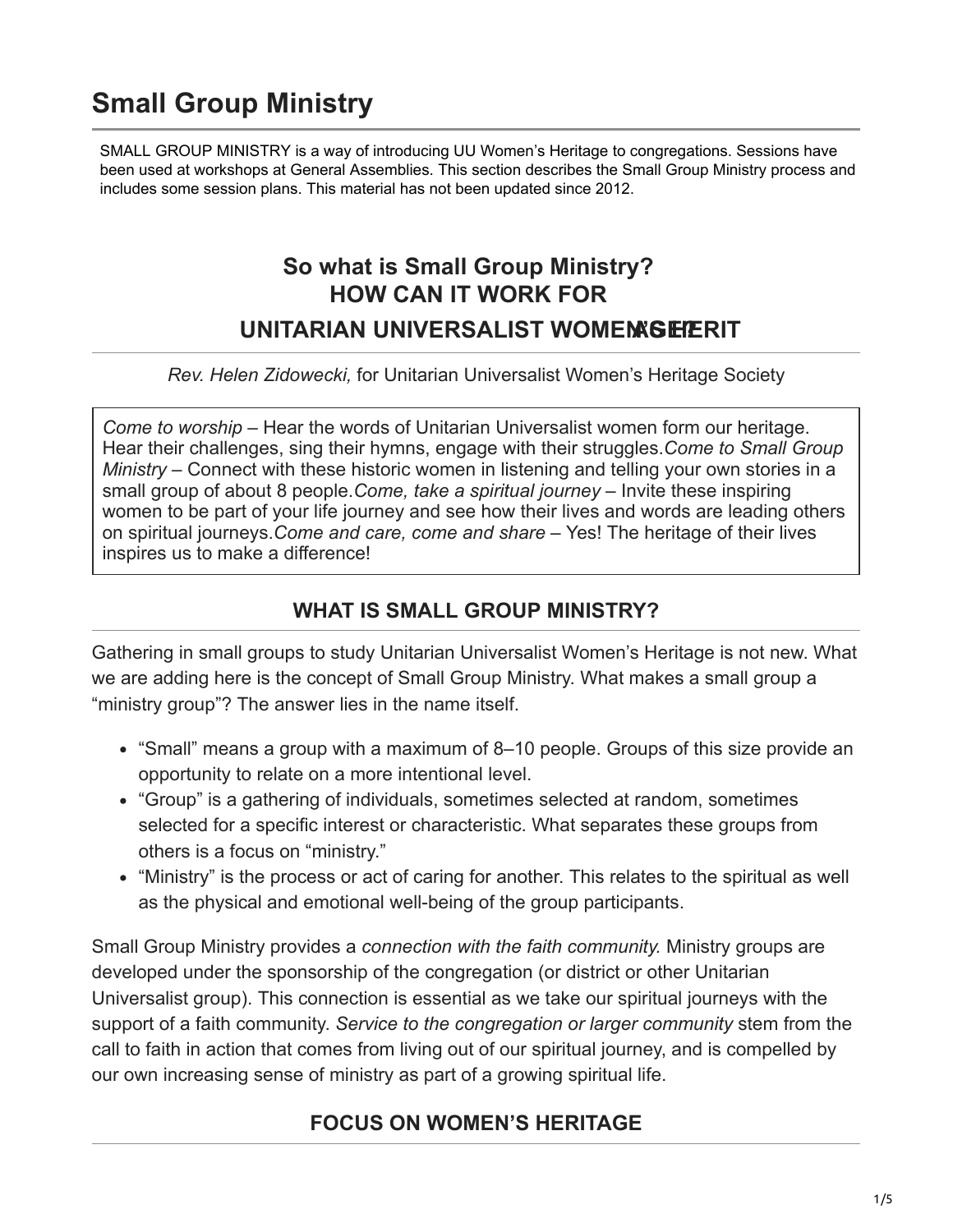The voices, actions and very lives of the women in our Unitarian Universalist heritage inspire us in our lives. Small Group Ministry sessions draw from the words and examples of women from Unitarian Universalist heritage.

The Small Group Ministry session itself is more for reflection on the theme than for discussion of the historic material. These reflections allow participants to share their own stories and to hear the stories of others. The engagement with the material from our heritage provides opportunity for connecting with history as well as with the people in the group. From this also comes a deeper understanding of the impact of history on the lives of women and men and on spiritual journeys.

People are interested in hearing the words, in connecting historical facts, sharing what we know about the history, and hearing the historic stories. We do this by making materials available to participants in other ways, such as by having presentations for exploration of the historical perspective, or by having worship services related to historic women

Many of the Small Group Ministry sessions that are developed on this site will be related to the worship services that are also on this site. There are also a few sessions specifically related to how we view the making and recapturing of history.

A Small Group Ministry group can be focused on the heritage of Unitarian Universalist Women. Also, Small Group Ministry sessions on Unitarian Universalist Women's Heritage can be used as occasional topics by groups.

Session plans are being developed on an ongoing basis. Congregations and individuals are invited to submitted session plans for inclusion on the site, with specific notation. Send comments on the session plans included here, plans to be added to the site to, inquiries about Small Group Ministry itself to

> Bethany Union Attention UUWHS 256 Newbury St, Boston, 02116 (617) 266-0240 [uuwhs@nulluuwhs.org](mailto:uuwhs@uuwhs.org)

### **SMALL GROUP MINISTRY IN GENERAL**

The **purpose of the sessions** is to minister to each other as well as to provide opportunity for spiritual growth by

- paying attention/listening to each other's needs and wants, and stories.
- acknowledging that all are "teachers" and all are "learners."
- Encouraging each other and sharing on our spiritual journeys.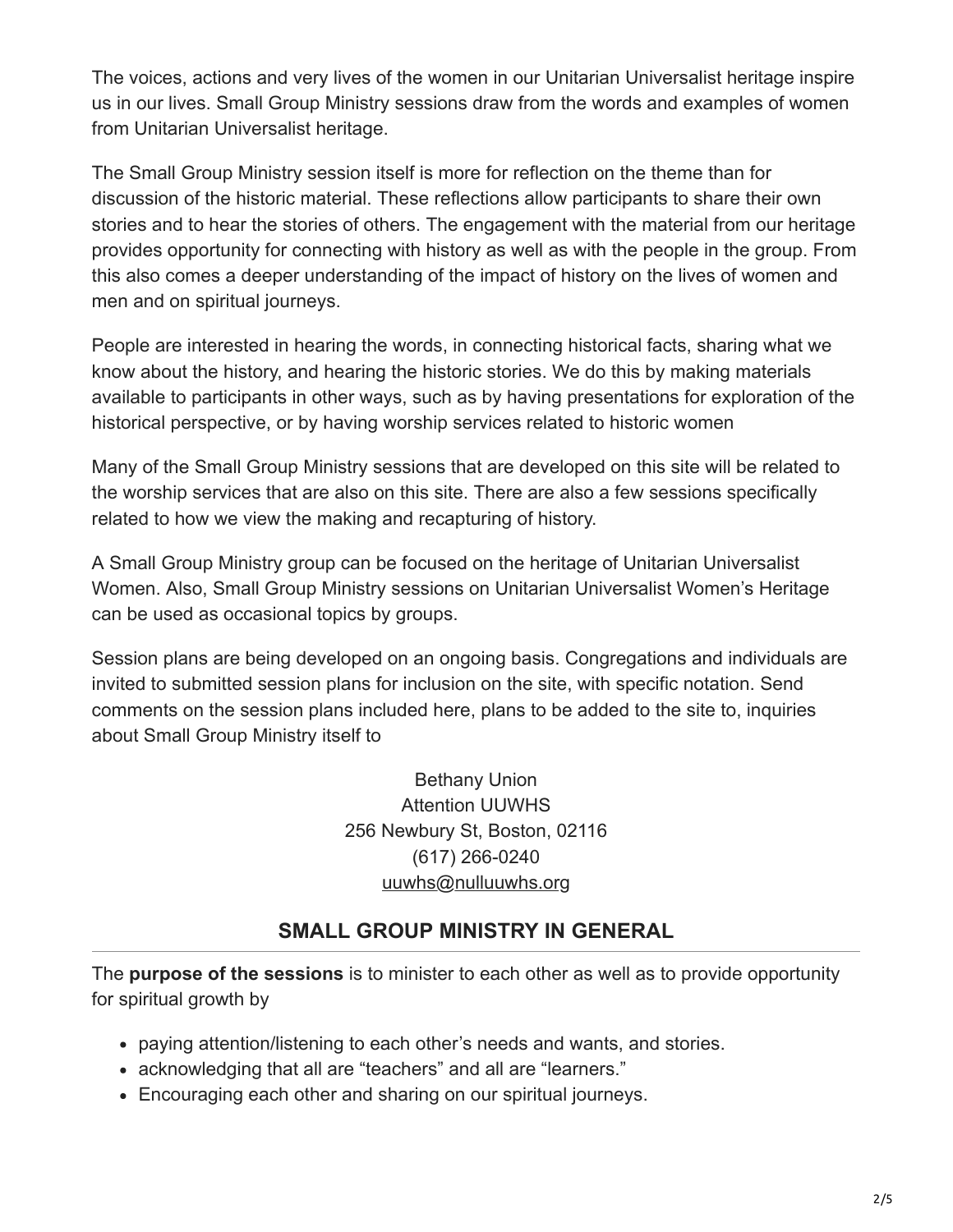*Time and frequency of sessions*. Small Group Ministry usually involves meeting once and preferably at least twice a month for 2 hours over a period of time.

*Size of the group.* A major consideration is the size of the group. We connect on a personal level better with small groups. The suggested maximum size is 8, including the facilitators. When the number of participants exceeds this size, and not more than 10, a new group needs to be started in order to preserve the relational aspect.

*Develop a covenant or "Guidelines for Being Together*" within each group so that the participants have input and expectations are stated in the language of the group. This practice can be a covenant, or promise on how to act, moving from just avoiding disruption and conflict to a way of caring. Developing a covenant should be one of the first sessions of a group, and reviewed when a new person joins the group and at least annually.

*Empty Chair* symbolizes those who have not yet joined the group or who are absent for some reason. This presents the concept of outreach, that the group needs to remain open to change.

*Facilitators* are chosen for their interpersonal skills and commitment to the program. Facilitation can also be rotated within the group. The role of the facilitator is to

- Build community in the group, making sure that each person is included, heard, and valued
- Help participants bring their own experiences to the living tradition we share
- Ensure that the group begins and ends on time and maintains its covenant.
- Guide the group through the session outline.
- Makes sure that the tone and feeling of the session is comfortable and inclusive

The facilitator is also a participant in the dialog, but the first consideration of the facilitator is the group process. It is vital that facilitators don't 'lead' too much. They are to be present, to help keep things on track. They may have to move discussions along, but it is the members who "own" the group and have the primary responsibility for its success or failure.

The **format** of the sessions provides a simple structure:

*Chalice lighting/opening words* gathers people, and sets the time for being together as special. The opening may be:

- Generic, focused on calling the group together or
- Specific related to the topic of the meeting, such as words from historic women.

*Check-in* allows everyone an opportunity to speak, without interruption. (It may be helpful to set a time for this, such as 2 minutes, with the option of extending the time if needed and if agreed by the group.) Check-in can focus on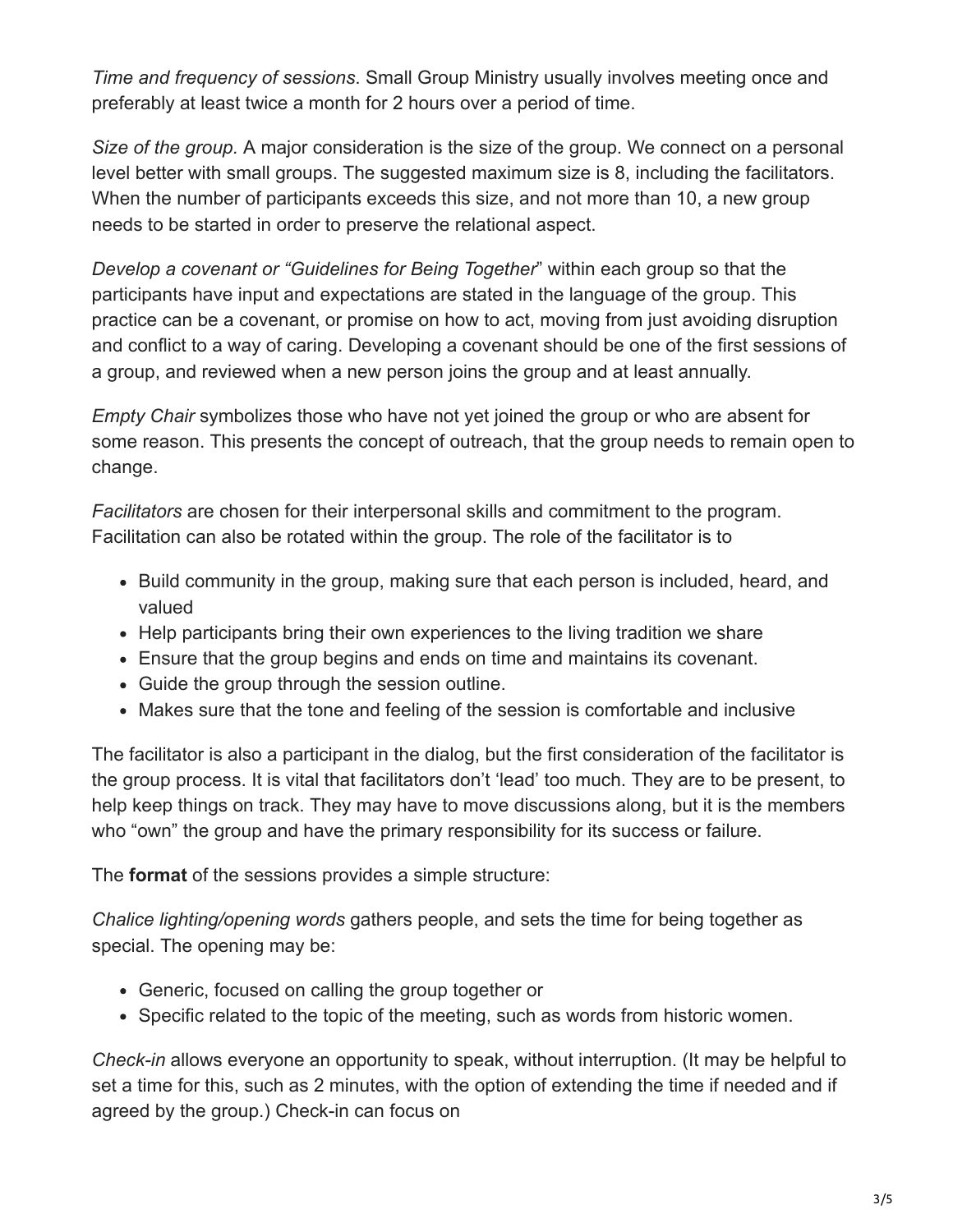- Sharing accomplishments or concerns, highlights in your life since the last session
- Specific theme of the opening words

Passing on sharing is acceptable. Someone who passes may wish to speak after others have shared. Not all sharing is appropriate in the group. When a person needs more discussion, make plans for that outside of the session time.

*Topic/Activity* provides thoughts or reflective questions for the group to start the *dialogue*. In using dialogue:

- Participants talk about the topic as it relates to them, without being disputed.
- Participants share from their own experience
- Participants can learn from the stories and sharing of others

The development of session topics may be done by the minister, religious educator, advisor or youth, individually or as a group. The critical part of developing the session plans is the manner in which the questions are asked.

- To elicit or impart information is an *educational* approach.
- To engage the individual from their spiritual base and feelings is *ministry*—the focus of the session.

#### *Closing words* may be

- Generic, or used for each session
- Related to the topic.

As with the *Opening Words*, the closing words can be from various sources, and are included in established session plans. If a chalice or candle has been lit, it is extinguished now.

*Likes/Wishes*. Participants have a chance to comment on how the session went for them, and to make suggestions for enhancing the session or the group process. This allows time to review plans for the next session.

More information on Small Group Ministry can be found on various web sites, such as Unitarian Universalist Association Small Group Ministry Network at <http://www.smallgroupministry.net/> You may also request more information by writing to the UUWHS or e-mail to the web site.

1993. Let Us Now Praise Universalist Women

- 1994. Women Blazing Trails
- 1995. No service
- 1996. A Hundred Years Hence
- 1997. Women and Religion: Deep Roots and Hidden History